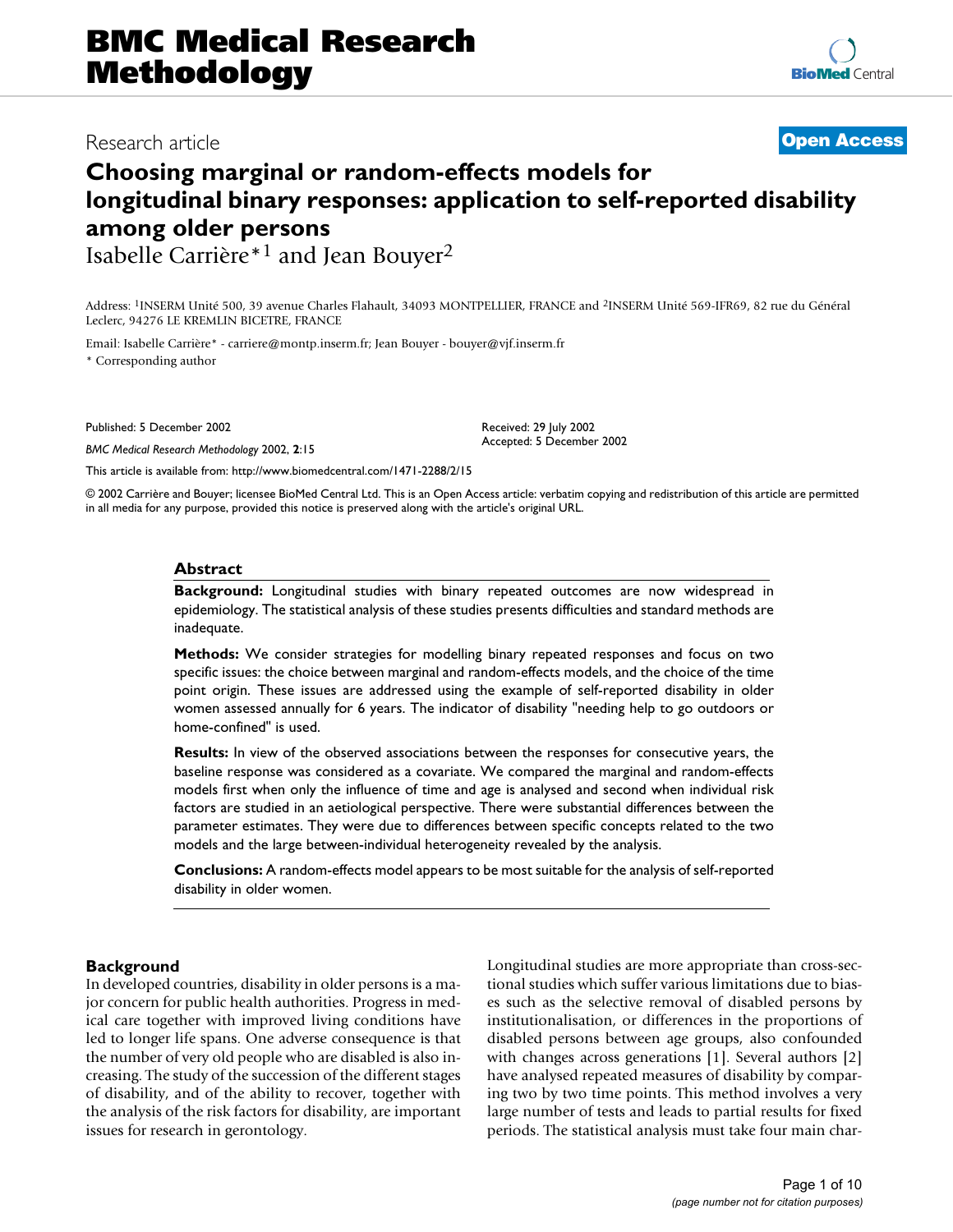acteristics of the longitudinal data into account: 1) time may be an explanatory variable, 2) repeated observations for a subject are likely to be correlated, 3) the covariables may be time-dependent (they may vary through time for a subject), 4) missing data in the successive responses may induce a bias. Several statistical models developed for longitudinal data have become more popular and there is software available for some of them. The problem of the choice of which to use remains.

Here, we present a strategy to model binary repeated responses and to explain how to choose between marginal and random-effects models. The evolution of disability in older persons is used as an example to illustrate each step.

# **Methods**

# *Example*

The French EPIDOS study is a prospective multicentre study of the risk factors for hip fractures in 7575 women aged 75 years or older, included in 1992–1993 and recruited by mailing based on large population-based listings including electoral rolls [\[3\]](#page-9-2). Once in the study, these women were contacted by mail or telephone every four months to collect information about any falls and new fracture events. They had to complete a mail questionnaire annually investigating hospitalisation, new health events, changes in weight, type of housing, ability to go outside, activities of daily life (ADL), instrumental activities of daily life (IADL), medications used, and subjective health. This follow-up was initially planned for 4 years and then was extended to 6 years. In this paper we analyse the data from Montpellier (southern France), one of the 5 participating centres. We used the data from all the subjects included at this centre (1548 women) to analyse the evolution of disability.

The annual questionnaire was in some cases missing. This was mainly due to illness or to family events such as the death of the spouse. The women then postponed their answer.

Various indicators have been proposed to assess disability [[4](#page-9-3)]. Needing help for going outdoors represents a first evident level of functional limitation. It is easy to identify and concerns both men and women. Therefore we chose "needing help to go outdoors or home-confined" as an indicator of disability. The annual response variable is binary.

# *Marginal and random-effects models*

In longitudinal studies, multiple assessments of the same subject at different time points are used and the within subject responses are then correlated. This correlation must be accounted for by analysis methods appropriate to the data [\[5\]](#page-9-4). Several models have been proposed for the analysis of such data. Most of them are extensions of the well-known logistic regression that is a particular case of the generalized linear models with a logistic link function [[6\]](#page-9-5). They are usually classified into marginal or randomeffects models. Random-effects models are also called generalized linear mixed models or multilevel models or conditional models. However, this last term is ambiguous as several authors use it only for conditional maximum likelihood estimation [[5](#page-9-4)] that we do not consider in this paper. Unlike linear models, the interpretation of the coefficients of these two types of model differs (see below). The choice of one or the other depends on the objectives of the study.

Let *Yij* denote a binary outcome (in our example: needing help to go outdoors or home confined) corresponding to the *j*th response (*j*th year in the study in our example, *j* = 1 to *ni*) of the *i*th subject (*i* = 1 to K). Let also Xij be a design matrix of covariates ( $1 \times p$  vector, with first element being 1 for the intercept). The covariates may be fixed (for example age at baseline), or take different values at each year of the study (for example time or hospitalised for the last year). The marginal model, also called the population-averaged model [[7](#page-9-6)], estimates the model thus:

logit (E (*Yij* | **Xij**)) = logit (P (*Yij* = 1 | **Xij**)) = **Xij'**β

whereas the random-effects model, also called the "subject-specified models" [[7\]](#page-9-6), estimates the model as follows:

logit (P (*Yij* = 1 | **Xij**)) = **Xij'** β**i**

Thus, the marginal model supposes that the relationship between the outcome **Y** and the covariate **X** is the same for all the subjects, and the random-effects model allows this relationship to differ between subjects. To highlight this point, the random-effects model may also be written:

logit (E (*Yij* | **Xij**, **Ui**)) = **X'ij (**β**\* + Ui)** = **Xij'** β**\* + Xij' Ui**

or:

logit (E (*Yij* | **Xij, Zij, Ui**)) = **Xij'** β**\* + Zij' Ui**

where the random effects **Ui** are assumed to vary independently from one subject to another according to a common distribution. This distribution is often supposed to be normal with mean 0 and variance **D**. **Zij** is often a subvector of **Xij**, which means that random effects apply only to a part of the covariates and the intercept. The variance, **D**, has to be estimated and represents the extent of the unexplained between-individual variability.

It is important to note that the  $p \times 1$  vectors β in the marginal model and β**\*** in the random effects model are not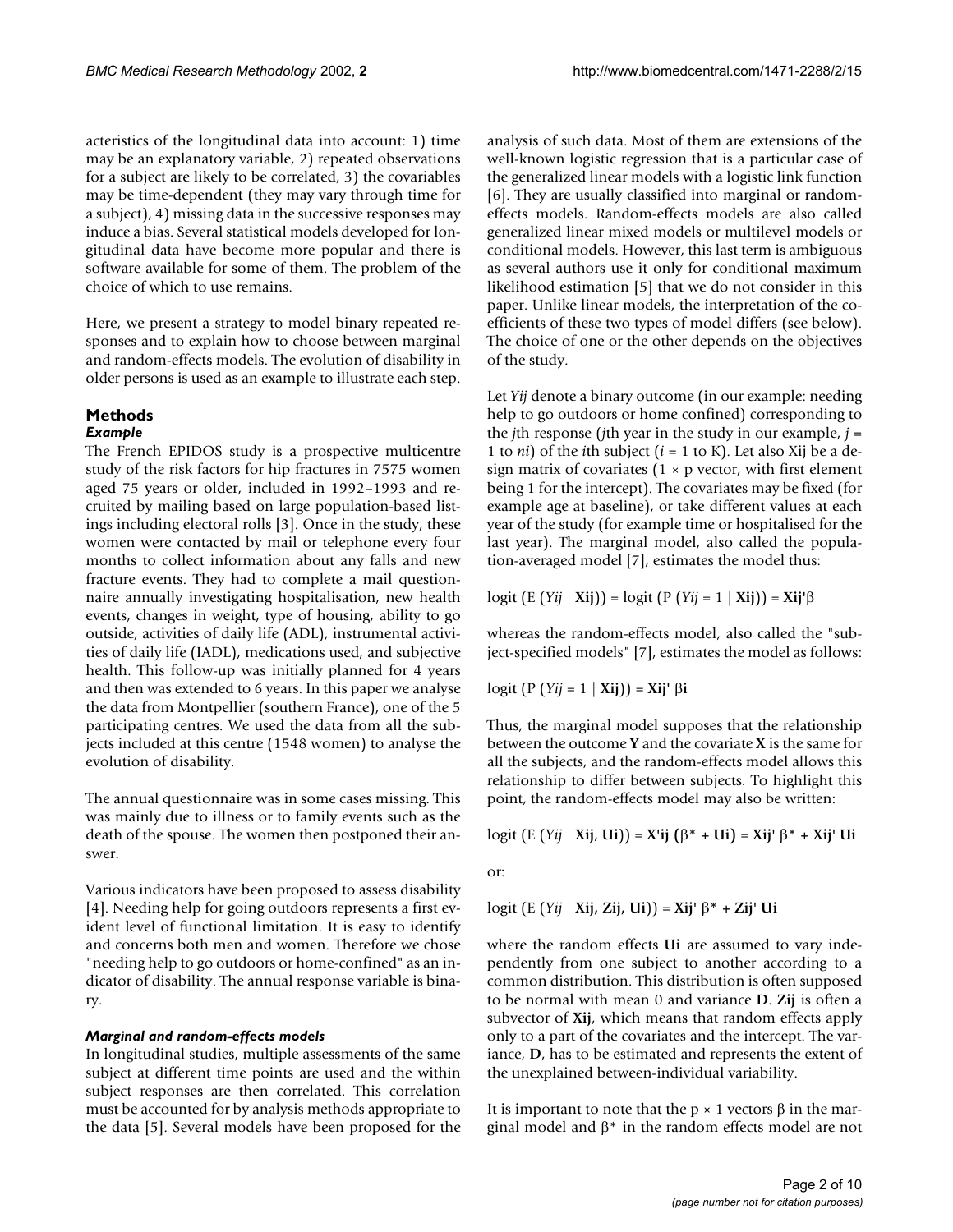equal. Hence, the estimators estimate different things[\[8\]](#page-9-7) and the magnitude of the difference between  $\beta$  and  $\beta^*$  is function of the variance, D [[9](#page-9-8)].

Moreover, dependencies between observations over the time are handled differently in the two models. In the marginal model, it is popular to fit the vector of parameters, β, using the Generalized Estimating Equations (GEE) proposed by Liang and Zeger [[10](#page-9-9)] wherein the covariance matrix is structured by using a working correlation matrix **R(**α**)** fully specified by the vector of parameters, α. This working correlation is assumed to be the same for all the subjects, reflecting an average dependence among the repeated observations for all subjects. In contrast, the random-effects model allows this within-subjects dependency to vary from one subject to another, by the means of the random part of the covariable linear combination. In the simplest case, only a random intercept is introduced

logit (E (*Yij* | **Xij, Ui**)) = **Xij'**β**\*** + *Ui*0

*Ui*0 being an individual parameter of propensity to become disabled, constant through the time. For a given subject, whatever the interval of time between two responses, the strength of dependency is then the same. If a random slope for the time covariable is added

logit (E (*Yij* | **Xij, Ui**)) = **Xij'** β**\*** + *Ui*0 + *Ui*1 *time*

this individual strength of association increases or decreases with the width of the interval.

In the marginal model, several specific choices of the structure of the working correlation matrix **R(**α**)** are possible. For example, **R(**α**)** is called m-dependent if corr(*Yij*,*Yik*) =  $\alpha t$  for  $t = 1, 2, ..., m$  and corr(*Yij*,*Yik*) = 0 for  $t > m$ ; **R(**α) is exchangeable if corr(*Yij,Yik*) = α for *j* ≠ *k*, and it is unstructured if  $corr(Yij, Yik) = \alpha i k$ . An advantage of the marginal model, demonstrated by Liang and Zeger, is that  $β$  and their robust variance are consistent (the estimator converges towards the parameter being estimated as the sample size increases) even when the correlation structure is misspecified. However, choosing the working correlation structure closest to the true structure increases the statistical efficiency of the parameter estimator. Consequently, it is recommended to specify the working correlation as accurately as possible, based on the knowledge of the longitudinal process [[11](#page-9-10)].

Concerning the estimating procedures, the GEE method for marginal models is not difficult to implement and is now available in the major statistical analysis packages. The procedures are more complex for the random-effects model. The most attractive of them directly maximizes an

approximate integrated likelihood. With non-linear models computational-intensive integration methods, such as Gauss-Hermite quadrature, are necessary to evaluate the likelihood [[12\]](#page-9-11).

Different assumptions are required for the two models regarding missing data. The marginal model using the GEE requires a missing data process completely at random (MCAR). Under this assumption, missingness does not depend on individual characteristics (observed or not). In contrast, random models only need the less stringent assumption of missing at random (MAR). In this process, the probability of missingness depends only on observed variables (previous covariates or outcomes) [[13\]](#page-9-12). All marginal models do not require the MCAR assumption. For example, Robins et all [[14](#page-9-13)] proposed methods to allow for data that are MAR in marginal models, but these methods are more complicated to implement.

The interpretation of the coefficients β and β**\*** also differs. Consider, for instance, the covariate X "living alone". The odds ratio  $OR^* = \exp(\beta^*)$  represents the odds of the outcome (needing help to go outdoors or home confined) for a person living alone compared to the same person supposed not to live alone. It can be seen as an odds ratio adjusted on unobserved individual characteristics. Under the marginal model,  $OR = exp(β)$  represents the averaged odds of the sub-group living alone compared to the subgroup not living alone.

In the following sections we will first describe the data and then focus on the specific problems inherent to longitudinal analyses: how to choose the time point origin and how to take into account the influence of time on responses. Then, we will present an example of an estimation of risk factors including covariates fixed across time for a single subject, and time-dependent covariates.

# **Results**

# *Description of the data*

The mean (SD) age at inclusion was 80 years (3.7) and only 10 percent of the included women were aged 90 years or over. The proportion of women reporting disability (Table [1\)](#page-3-0) increased only moderately with time except for the first year during which it jumped from 29 percent to 39 percent. The sequence of the seven successive states of disability (path) differs between the women. Only 268 women (17 percent) were able to go outside without help from the beginning to the end of the study, 77 (5 percent) were disabled throughout the 6 years. The frequencies of each of the other paths are very small: 1 or 2 percent. During the 6 years, recovery from disability was observed at least once in 498 women (32 percent). This relatively high proportion of women recovering from a disabled state is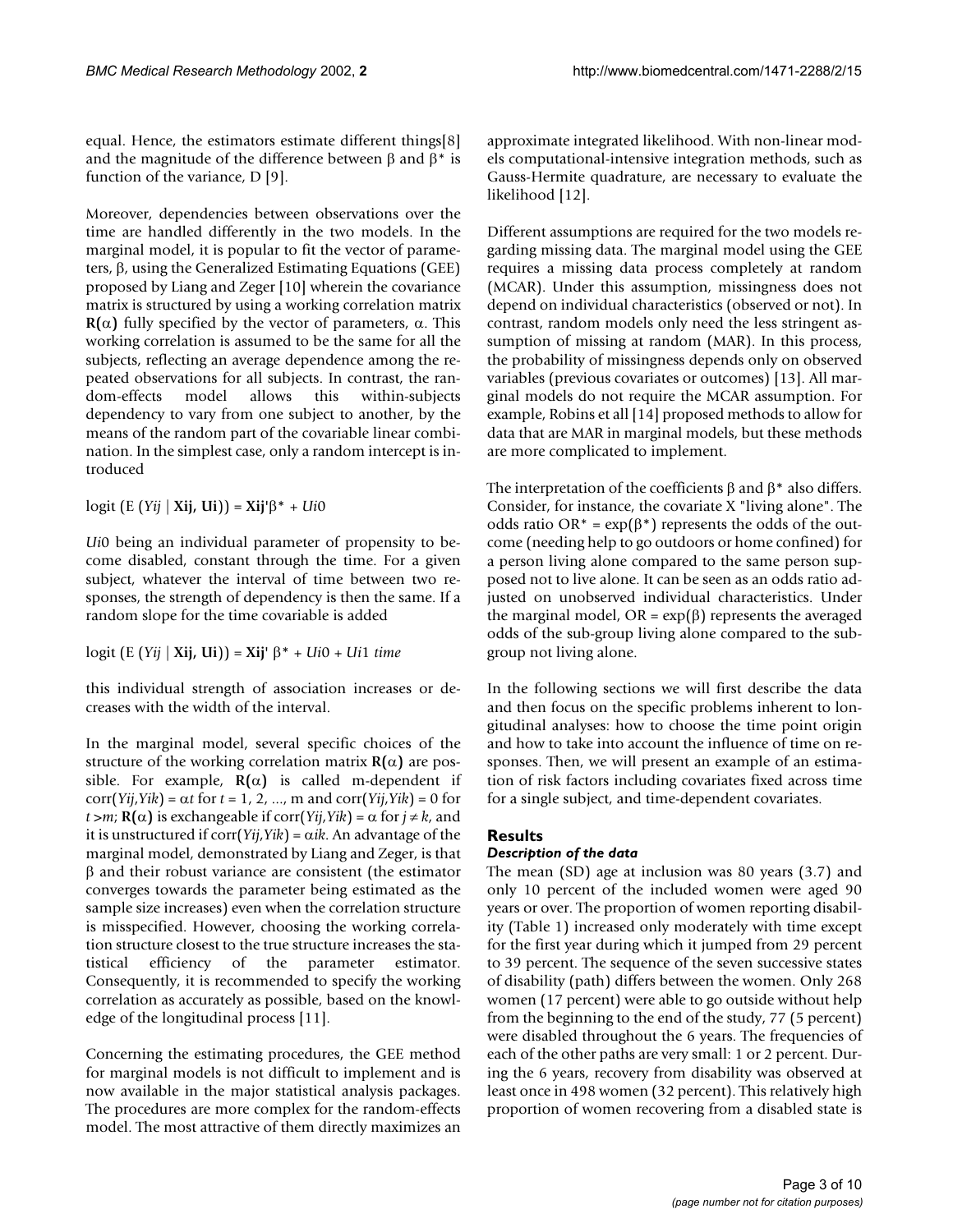|                                                  | Inclusion | Year I    | Year 2    | Year 3     | Year 4     | Year 5     | Year 6     |
|--------------------------------------------------|-----------|-----------|-----------|------------|------------|------------|------------|
| Total number of women with disability assessment | 1548      | 1503      | 1450      | 1409       | 1294       | 1020       | 970        |
| Percent of disabled women                        | 29%       | 39%       | 41%       | 46%        | 47%        | 48%        | 52%        |
| Time since inclusion (yrs)                       |           |           |           |            |            |            |            |
| Median                                           |           | 0.99      | I.98      | 2.97       | 3.95       | 4.96       | 6.12       |
| Range                                            |           | 0.91.1.67 | 1.95.2.44 | 2.93, 3.37 | 3.87, 4.53 | 4.87, 6.35 | 5.88, 6.94 |
| Number of deaths for the preceding year          |           | 23        | 34        | 40         | 63         | 58         | 76         |

#### <span id="page-3-0"></span>**Table 1: Description of the data by year of assessment**

why we chose to perform a repeated measures analysis and not to use statistical methods analysing time before entering disability, such as Cox regression.

The study was initially planned to last 4 years, some women refused to continue in years 5 and 6, and the number of those returning the completed questionnaire decreased most quickly between years 4 and 5 (Table [1\)](#page-3-0). Some women gave intermittent answers. For example, of the 970 women still providing a response in year 6, at least one observation in the previous years was missing for 150 (15 percent). The missingness partly depended on unobserved individual events (illness or family events) and is unlikely to be MCAR. The use of the marginal model is therefore questionable because an averaged effect is only poorly meaningful. The true time between yearly assessments and inclusion varied from one woman to another and the range tended to be higher at the end of the followup. Consequently, time is considered as a continuous covariable. Vital status was known throughout the 6 years for all the participants, even those who no longer sent back the questionnaires. The total number of deaths was 294 (19 percent) by the end of the study.

#### *Choice of the time point origin*

The response *Yi*0 given by the *i*th subject at baseline may be handled in two ways. It can be considered either as a part of the longitudinal response, and thus the response vector has 7 elements corresponding to the times 0, 1, ..., 6 years, or as a baseline covariate, in which case the response vector has 6 elements. These two possibilities correspond to different structures for the raw data and are displayed in Tables [2](#page-3-1) and [3](#page-4-0). In the models studied (marginal or random-effects model), the association between two successive responses is supposed to have the same structure through the whole survey. If the association between baseline disability and the other responses differs from the association between the follow up responses, then it is better to consider the baseline response as a covariable.

In our example, as in many cohort studies, the baseline examination was exhaustive. The women were proposed

<span id="page-3-1"></span>

| Table 2: Structure of the raw data when the baseline response is |  |  |
|------------------------------------------------------------------|--|--|
| taken as a part of the reponse                                   |  |  |

| Response | Time            | Covariates<br>$I = I,  p$ | Time dependent<br>covariates<br>$I = 1, , q$ |
|----------|-----------------|---------------------------|----------------------------------------------|
| yi0      | ti0             | xi0l                      | zi0l                                         |
| yil      | ti l            | xi0l                      | zill                                         |
| yi2      | ti <sub>2</sub> | xi0l                      | zi2l                                         |
| yi3      | ti3             | xi0l                      | zi3l                                         |
| yi4      | ti4             | xi0l                      | zi4l                                         |
| yi5      | ti5             | xi0l                      | zi5l                                         |
| yi6      | ti6             | xi0l                      | zi6l                                         |
|          |                 |                           |                                              |

clinical and functional examinations (series of standard tests of physical performance) and a bone densitometry at the hospital. However, only those who felt well enough to undergo these tests were examined, probably introducing a selection bias at inclusion. During the follow-up, the women were only asked to complete a mailed questionnaire that even physically dependent persons could answer. The profile of our sample changed through time, with the women becoming more and more physically dependent. At the beginning, many of the disabled women were probably only slightly disabled and thus there was the possibility of recovery. As time passed more women were severely disabled, and stayed so until the end of the study. Thus, the association between the responses for consecutive years is likely to be stronger in the last years. Also, the baseline response may be considered as a special case, less related to the following disabled states.

To check this, we examined the table of the odds ratios of being disabled for the year j (*Yij*) according to disability the previous years (*Yi*(*j*-*t*)). The association between two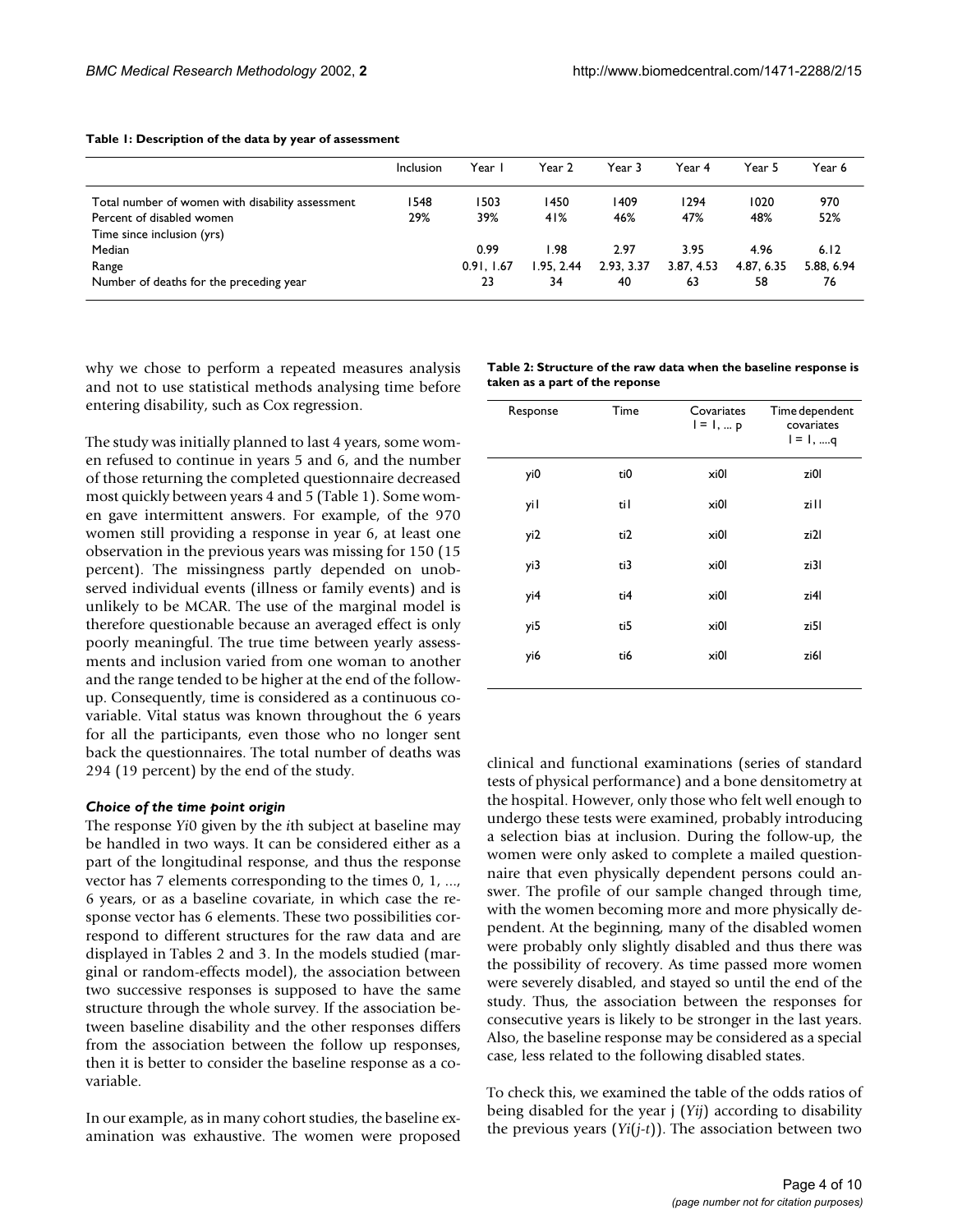| Response | Time | Response at t 0 | Covariates $I = I,  p$ | Baseline values of the<br>time dependent cov-<br>ariates $I = I$ , q | Time dependent cov-<br>ariates $I = I$ , q |
|----------|------|-----------------|------------------------|----------------------------------------------------------------------|--------------------------------------------|
| yil      | ti l | yi0             | $$ xi0l                | $$ zi0 $$                                                            | $$ zill $$                                 |
| yi2      | ti2  | yi0             | $x$ i0 $$              | $$ zi0 $$                                                            | $$ zi2l $$                                 |
| yi3      | ti3  | yi0             | $x$ i0 $$              | $$ zi0 $$                                                            | $$ zi3I $$                                 |
| yi4      | ti4  | yi0             | $x$ i0 $$              | $$ zi0 $$                                                            | $$ zi4 $$                                  |
| yi5      | ti5  | yi0             | $$ xi0l $$             | $$ zi0 $$                                                            | $$ zi5l $$                                 |
| yi6      | ti6  | yi0             | $$ xi0 $$              | $$ zi0I $$                                                           | $$ zi6l $$                                 |
|          |      |                 |                        |                                                                      |                                            |

<span id="page-4-0"></span>**Table 3: Structure of the raw data when the baseline response is taken as a baseline covariate**

<span id="page-4-1"></span>**Table 4: Odds ratios of being disabled at each year according to disability at the previous years**

|           | Inclusion | Year | Year 2 | Year 3 | Year 4 | Year 5 | Year 6 |
|-----------|-----------|------|--------|--------|--------|--------|--------|
| inclusion |           | 5.3  | 5.1    | 5.7    | 4.1    | 4.3    | 4.8    |
| Year I    |           |      | 16.3   | 12.2   | 11.1   | 10.0   | 9.5    |
| Year 2    |           |      |        | 18.2   | 14.3   | 13.1   | 11.4   |
| Year 3    |           |      |        |        | 16.7   | 17.3   | 13.1   |
| Year 4    |           |      |        |        |        | 20.2   | 15.8   |
| Year 5    |           |      |        |        |        |        | 20.7   |

successive time points beyond baseline was stronger than that with the baseline response (Table [4\)](#page-4-1). For instance, in the lower diagonal giving the association between two observations separated by one year, the odds ratio between year 1 and the baseline is 5.3 whereas it is greater than 16 between year 2 and 1, and between the following pairs of years. In view of these results, the baseline response was considered as a covariate and the data were structured as shown in Table [3](#page-4-0). There was also a tendency for correlations to decrease with increasing time differences (Table [4\)](#page-4-1). For example, the odds ratio is 16.3 between year 1 and year 2 and 10.0 between year 1 and year 5. This observation allows a better selection of the correlation structure, avoiding the use of an exchangeable working correlation matrix in marginal models, and introducing a random slope in random effect models.

#### *Analysis of time and age evolution*

The objective here is to evaluate the impact of time on the proportion of disabled women. We chose to use the age at entry (fixed covariable) and the time since baseline to characterize this phenomenon. Another solution would be to use the age at every response (as a time varying covariable) but our option allows the introduction of an interaction between the age at entry and the time since baseline to test whether the effect of time is more pronounced in the oldest women.

In view of the missingness process resulting in the sample differing at every assessment, and the possible selection bias at entry, the search for individual relationships using the random-effects model is more suitable than using population averaged associations. However the two models are interesting to compare to show that the estimate parameters can be different, and to explain these differences.

We used two methods to characterize the changes in disability over time: the marginal model with the GEE approach and the random model with likelihood integration. The random model had Gaussian random effects and errors. We used the SAS procedures GENMOD with the REPEATED statement and an unstructured working correlation matrix and also NLMIXED with the Gauss-Hermite quadrature integration method [[12\]](#page-9-11). For the SAS code refer to Appendix (see Additional file [1](#page-9-14)). In the ran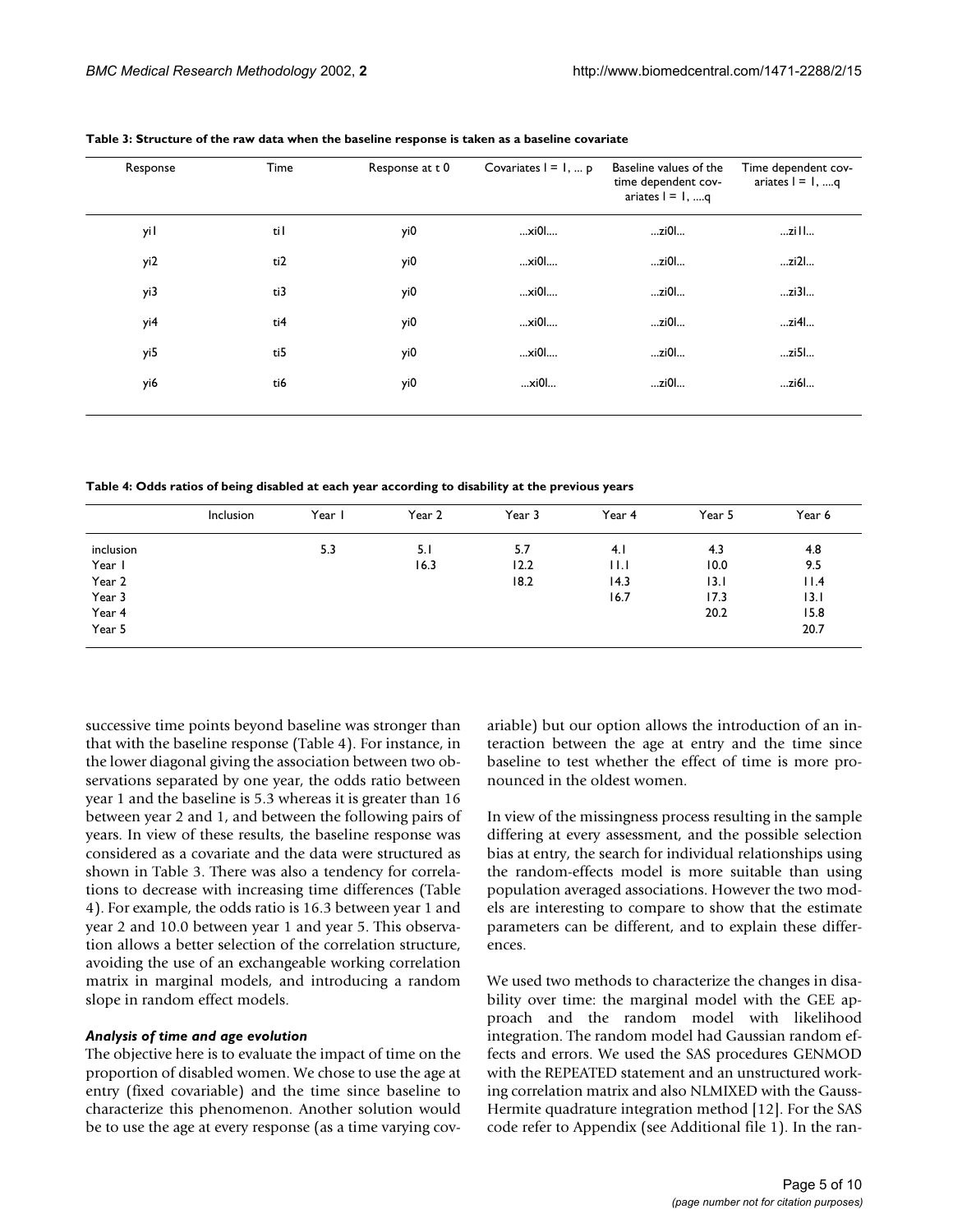dom model, we determined the structure of the covariance introducing successively two random effects: random intercept and random slope for the time covariate.

In all the models, the following fixed effects were then tested: time since baseline (continuous variable), time square, age at entry (in years exceeding 74), interactions age × time and baseline inability to go outside without help. Only the time square effect was not significant, and was removed from the model. We also introduced an indicator variable for women dying within the 6-year period. This is a simple way to take into account dropouts due to death, a difficulty often encountered in longitudinal studies in the elderly. The use of this time-fixed indicator was possible since information about death was known for the six years for all the women. The NLMIXED procedure converged and provided estimations only when the initial parameters were close to the final solution. We calculated successive models, beginning with a simple model with only a random intercept, and at each step we used the previous estimate parameters as initialisation for the next estimation.

The results of the comparison between the 2 modelling strategies are shown in Table [5](#page-6-0). The general conclusion is the same for the 2 models but the estimated parameters are different. For instance, the most important factor, baseline inability, is very significant in both, but parameter estimates differ from 1.54 to 3.18. The significant increase in risk of being disabled with age and time since baseline is illustrated in figure [1,](#page-5-0) presenting the averaged probability of disability, 5 years after the inclusion, in women able to go outside without help at baseline and who did not die during the study. In our cohort, recruited in 1992–1993, the probability of restricted mobility, 5 years later, was high, especially after the age of 80 years. Figure [2](#page-6-1) shows the changes with time in two groups aged 75 and 85 years at entry. There was a significant interaction between age at entry and time, and consequently the risk of disability is accelerated in the oldest women.

<span id="page-5-0"></span>

#### **Figure 1**

Age at baseline and probability of disability at 5 years in women without disability at entry and surviving to the end of the study, GEE marginal model —, random model -------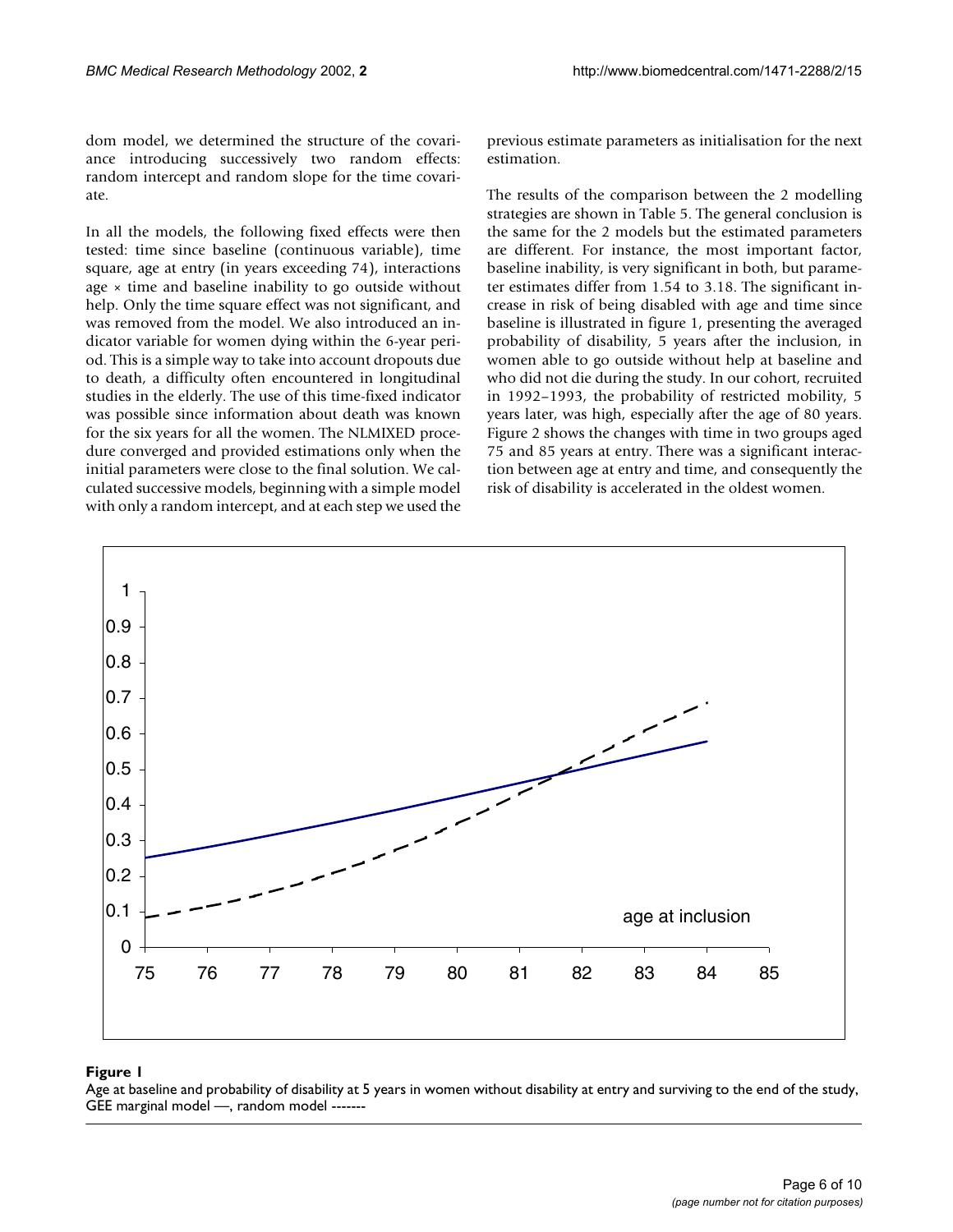<span id="page-6-1"></span>

#### **Figure 2**

Changes through time evolution of the probability of disability in women without disability at entry and surviving to the end of the study, aged 75 and 85 years at entry, GEE marginal model —, random model -----

<span id="page-6-0"></span>

|  |  | Table 5: Marginal model and random-effects models analysing the influence of time and age |
|--|--|-------------------------------------------------------------------------------------------|
|--|--|-------------------------------------------------------------------------------------------|

|                            |                          | Marginal model GEE |                          |          | Random model likelihood integration |          |
|----------------------------|--------------------------|--------------------|--------------------------|----------|-------------------------------------|----------|
|                            | Estimate                 | SE                 | p value                  | Estimate | <b>SE</b>                           | p value  |
| Intercept                  | $-1.83$                  | 0.12               | < 0.0001                 | $-3.61$  | 0.25                                | < 0.0001 |
| Time (years)               | 0.12                     | 0.03               | < 0.0001                 | 0.17     | 0.06                                | 0.002    |
| Age at baseline*           | 0.09                     | 0.02               | < 0.0001                 | 0.16     | 0.03                                | < 0.0001 |
| Age* $\times$ time         | 0.01                     | 0.004              | 0.003                    | 0.04     | 0.009                               | < 0.0001 |
| <b>Baseline disability</b> | l.54                     | 0.10               | < 0.0001                 | 3.18     | 0.22                                | < 0.0001 |
| Death during the study     | 0.68                     | 0.12               | < 0.0001                 | I.36     | 0.26                                | < 0.0001 |
| Random intercept variance  | $\overline{\phantom{a}}$ | $\blacksquare$     | $\overline{\phantom{0}}$ | 7.25     | 0.68                                | < 0.0001 |
| Random slope variance      | $\blacksquare$           | $\blacksquare$     | ٠                        | 0.18     | 0.04                                | < 0.0001 |

Differences between the estimators of the marginal and random-effects parameters are expected (see above). The marginal model expresses averaged relationships without taking into account the fact that the same subjects are considered at each time point, whereas the random-effects model gives relationships conditionally on having certain individual characteristics modelled by the random effects. In the case of only a random intercept, Nehaus et al [\[9\]](#page-9-8) demonstrated that the estimates from the marginal model are systematically lower than those from the random model. This characteristic is shown in figures [1](#page-5-0) and [2,](#page-6-1) where the curves from the marginal model are flatter than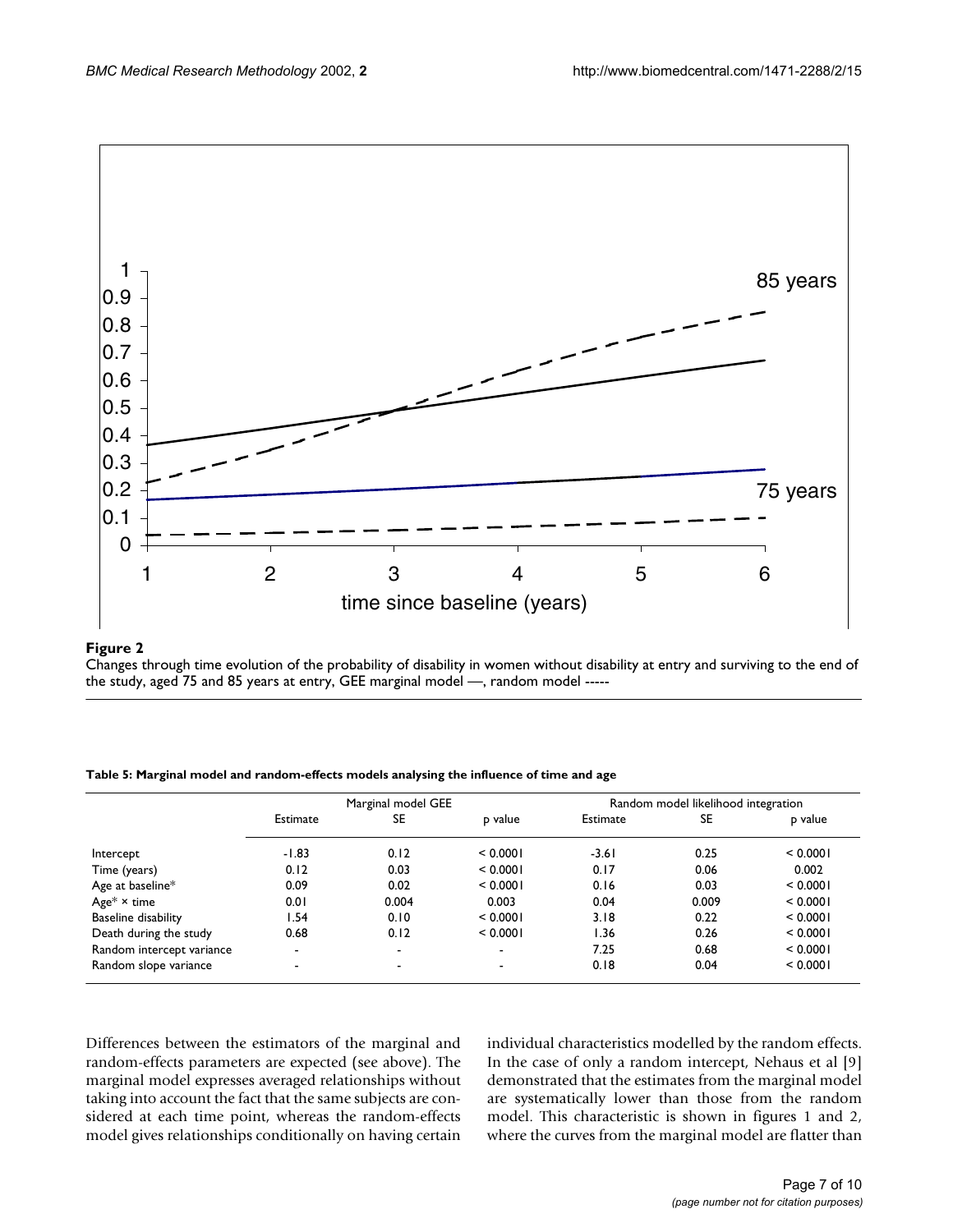the others. The differences between the estimates of the two approaches are largely dependent on the inter-individual heterogeneity. This heterogeneity can be assessed in the random models by looking at the intercept and slope variances.

In the random model, the random intercept variance is high. The estimate is 7.25, indicating that the variability of this individual additional intercept has a 95 percent width

of 10.6 ( $\sqrt{7.25} \times 1.96 \times 2$ ). If we consider the variability given by the fixed covariates (age varying from 75 to 85 years, baseline disability and death each varying from 0 to 1) the width is 6.14 (0.16 × 10 + 3.18 + 1.36). Hence the variability explained by these three fixed variables is lower than the unexplained between-individual variability. Similarly, the random slope variability has a 95 percent width of 1.66, whereas the variability explained by the age has a 95 percent width of 0.40 (0.04 × 10).

The probability of being disabled is therefore much more due to the woman's uncharacterised "frailty" than to age or to baseline disability. This wide between-individual heterogeneity explains the differences between the parameter estimates of the marginal and random-effects models.

*Analysis of risk factors*

Changes with time expressed as age at entry and the time since baseline were modelled in the previous section. The marginal and random-effects models can also be used to identify other risk factors for disability. It would also be interesting to test how the estimating algorithms behave when numerous covariables are jointly introduced.

We compared two multivariate models adjusted on the covariates presented in the previous section (age, time, interactions between age and time, baseline disability, still alive at the 6-year period) (see table [6\)](#page-7-0). When numerous covariables are put in the model, the NLMIXED procedure may fail to integrate the likelihood or give non-stationary estimations. This non-optimal estimation can be diagnosed by checking the gradient (vector of first derivative) of the negative log likelihood function for each parameter. These gradients are systematically provided by SAS in the results. If one of them is not close to zero, then the solution cannot be considered to be valid. These problems of convergence were not encountered with the set of covariables shown in table [6](#page-7-0). Two categories of covariables were tested: variables collected at baseline (living at home alone, body mass index (BMI), visual acuity measured with Snellen letter test chart on a decimal scale, and perceived health) and variables that vary with time (hospitalised at least once during last year, temporarily bedconfined during last year and number of falls during last year). Adjusted on all the others, all these factors were significant.

<span id="page-7-0"></span>

|  |  |  |  |  | Table 6: Marginal model and random-effects models analysing time-fixed and time varying covariates |
|--|--|--|--|--|----------------------------------------------------------------------------------------------------|
|  |  |  |  |  |                                                                                                    |

|                                            |          | Marginal model* GEE |          |          | Random model* likelihood integration |          |
|--------------------------------------------|----------|---------------------|----------|----------|--------------------------------------|----------|
|                                            | Estimate | <b>SE</b>           | p value  | Estimate | <b>SE</b>                            | p value  |
| <b>Baseline</b>                            |          |                     |          |          |                                      |          |
| Living alone                               | $-0.31$  | 0.09                | 0.0004   | $-0.66$  | 0.18                                 | 0.0002   |
| BMI $(kg/m2)$                              |          |                     |          |          |                                      |          |
| $< 25$ (ref)                               | 0        |                     |          | 0        |                                      |          |
| $25 - 29$                                  | 0.30     | 0.10                | 0.002    | 0.69     | 0.20                                 | 0.0005   |
| $\geq 29$                                  | 0.75     | 0.12                | < 0.0001 | 1.46     | 0.23                                 | < 0.0001 |
| Visual acuity                              |          |                     |          |          |                                      |          |
| $\leq$ 2/10                                | 0.64     | 0.20                | 0.001    | 1.21     | 0.35                                 | 0.0006   |
| $> 2/10$ (ref)                             | 0        |                     |          | 0        |                                      |          |
| Perceived health                           |          |                     |          |          |                                      |          |
| Bad or very bad                            | 0.76     | 0.15                | < 0.0001 | 1.43     | 0.28                                 | < 0.0001 |
| Follow-up                                  |          |                     |          |          |                                      |          |
| Hospitalised (past<br>year)                | 0.26     | 0.05                | < 0.0001 | 0.49     | 0.11                                 | < 0.0001 |
| Temporarily bed<br>confined (past<br>year) | 0.39     | 0.07                | < 0.0001 | 0.73     | 0.15                                 | < 0.0001 |
| Number of falls $\geq$<br>2 (past year)    | 0.23     | 0.08                | 0.004    | 0.49     | 0.15                                 | 0.0013   |

\*adjusted on time since inclusion, age at inclusion, age × time, baseline disability and death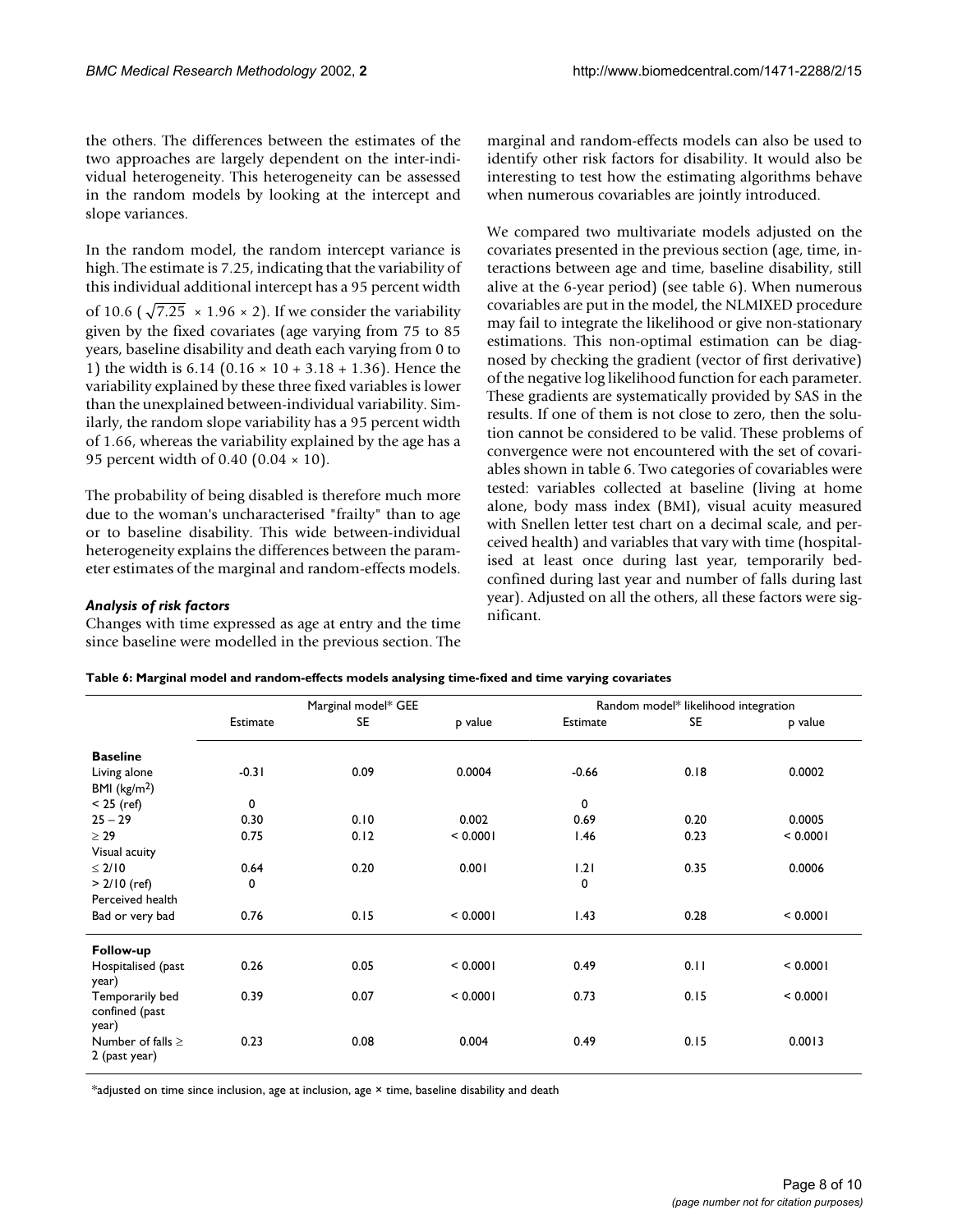# **Discussion**

We present the steps for choosing a model able to characterize disability taken as a binary response.

Several important points have to be considered in the analysis of repeated binary data. First, the choice between the marginal and random-effects models depends mainly on the aims of the study. If the goal is to predict a mean prevalence of disability over time in elderly people by sex or age group, the marginal model is suitable. In contrast, if the goal is to study the individual risk factors for aetiological considerations, the random-effects model is more suitable because it allows adjustment on non-observed individual characteristics, and a better understanding of the underlying mechanism.

Second, the missing data process has to be examined. The marginal model using GEE assumes that the sample is representative of the whole population at each time point and the missing data is MCAR. This is unlikely to be the case in our example. The random-effects model assuming an MAR process is more appropriate. By the end of the study, half of the 37% of missing data were due to deaths and most were predictable from the previously collected data. The same probably applies to missing data due to chronic illnesses. Nevertheless, we cannot exclude the possibility that unobserved level of disability in our example may influence a part of the missing process. The magnitude of the potential bias introduced by non-random missingness should therefore be examined. A sensitivity analysis to assess the impact of missing data on subsequent statistical inference would be worthwhile [\[15](#page-9-15)], but is beyond the scope of this paper.

Another important point is to determine whether the disability indicator at baseline should be considered as a response or as a covariate. In epidemiological cohorts, the conditions in which responses are collected at baseline and during the follow-up are often different. The first response is often considered as a covariate but this choice has to be confirmed in view of the analysis of dependency between the responses.

The structure of the covariance between the repeated responses has also to be chosen. In the marginal model, the inferences on the parameter estimates are asymptotically valid under any assumed structure but it is better to choose a structure corresponding to the data. In contrast, in the random model, the fixed and random parameters are simultaneously estimated and the choice of the covariance structure influences the final results. For the mixed model applied to gaussian responses, it is recommended [[16](#page-9-16)] (i)to consider first the more general model with all the relevant covariables, (ii) to specify a model for the covariance structure (i.e. to specify the random effects), and to estimate the parameters, and (iii) to try to reduce the fixed effect portion. In practice, the estimating procedures that we used do not allow introduction of a complex covariance structure due to computational time and unstable estimations. Other more flexible methods allowing multiple levels of clustering, such as Markov chain Monte Carlo methods, can be used but are more complex to handle [[17](#page-9-17)].

The calculation procedures for random models need to be improved. The method of estimation with likelihood integration requires excessive computation. An alternative strategy to fit mixed models is the penalized quasi-likelihood (PQL) approach [[18,](#page-9-18)[19\]](#page-9-19) (GLIMMIX macro in SAS) but this method provides highly biased estimates of mixed-effects parameters with binary responses [[20](#page-9-20),[21\]](#page-9-21).

The analysis of disability evolution with age at entry and time, as well as the study of other risk factors, show that the differences between the estimates for the two models can be large. However, the interpretation of the estimate parameters is different. In the marginal model, the exponential of an estimate parameter is a population-averaged odds ratio for disability and concerns the sub-population that shares a characteristic relative to the sub-population not sharing this characteristic. In the random model, the exponential of an estimate is an odds ratio for a woman that has a characteristic relative to this same woman if she were free of this characteristic. The random model takes into account the underlying dependence relationship. Furthermore, the assumptions about the distributions are different, and the fact that the conditional distribution is binomial does not imply that the marginal distribution is also binomial [\[22](#page-9-22)].

In our example, the search for risk factors for disability prevention, and the characteristics of our sample, such as the missingness process and the number of drop-outs after 4 years, render the random-effects models more appropriate. The marginal model has a tendency to waste information and does not measure the association of within-subject covariate change with change in the response, the associations typically of particular scientific value in longitudinal studies.

# **Conclusions**

In epidemiology, many rich databases are now available from longitudinal studies with binary repeated events. Traditional analyses comparing time points two by two have serious limitations. Marginal models are easy to implement and represent a first solution, but the random models, although more complex, use all available data and are more suitable for explicative studies.